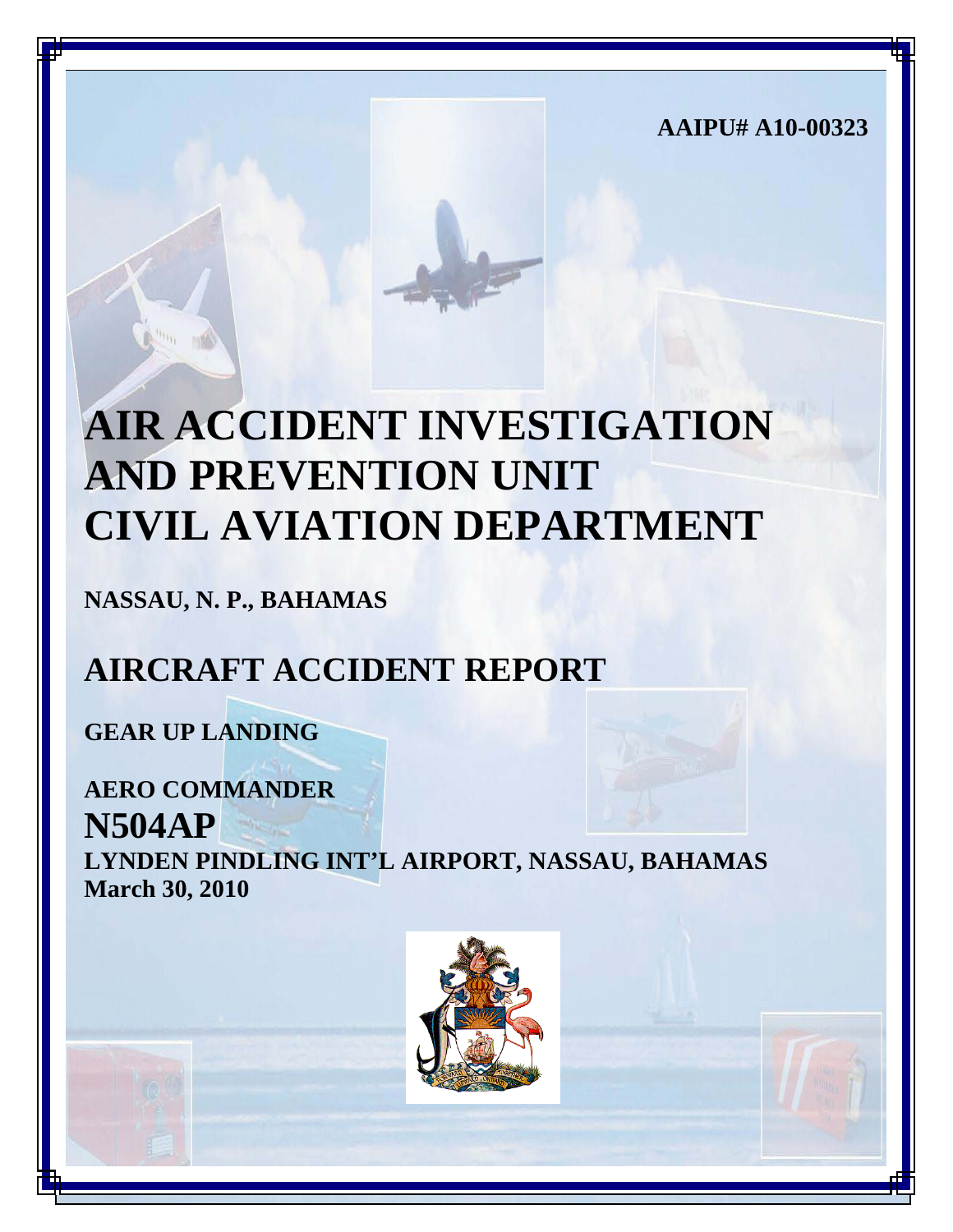

**Bahamas Department of Civil Aviation Air Accident Investigation and Prevention Unit P. O. Box AP-59244 Lynden Pindling International Airport Nassau N. P., Bahamas**

# **AIRCRAFT ACCIDENT REPORT**

# **AERO COMMANDER N504AP**

**GEAR UP LANDING LYNDEN PINDLING INT'L AIRPORT, NASSAU, BAHAMAS MARCH 30, 2010**

## **AAIPU# A10-00323 Adopted April 21, 2010**

Abstract: This report explains the circumstances surrounding the gear up landing of N504PA an Aero Commander aircraft which occurred while the aircraft was landing at Lynden Pindling Int'l Airport, Nassau, Bahamas.

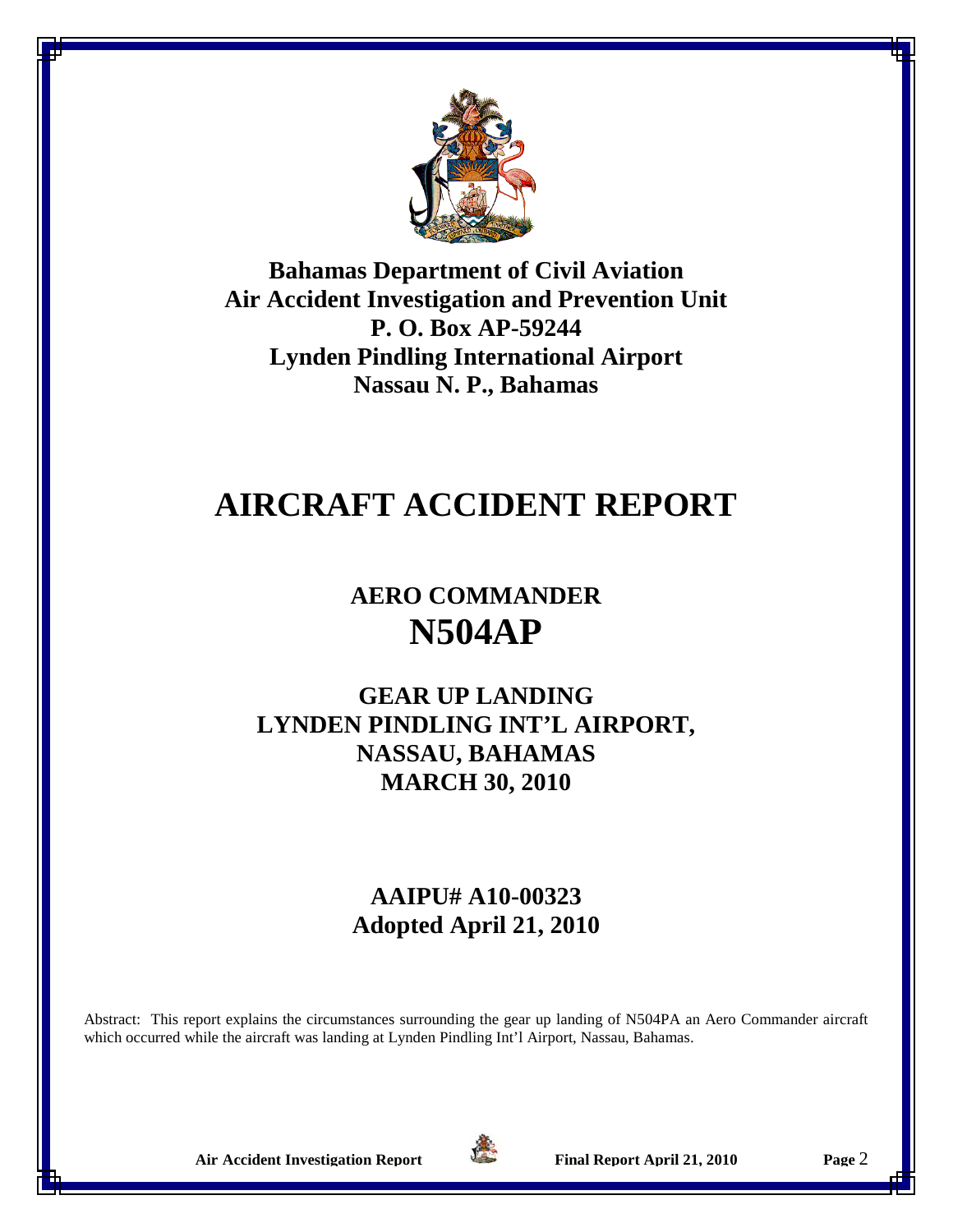

# **Bahamas Department of Civil Aviation** Air Accident Investigation and Prevention Unit

### **Table of Contents**

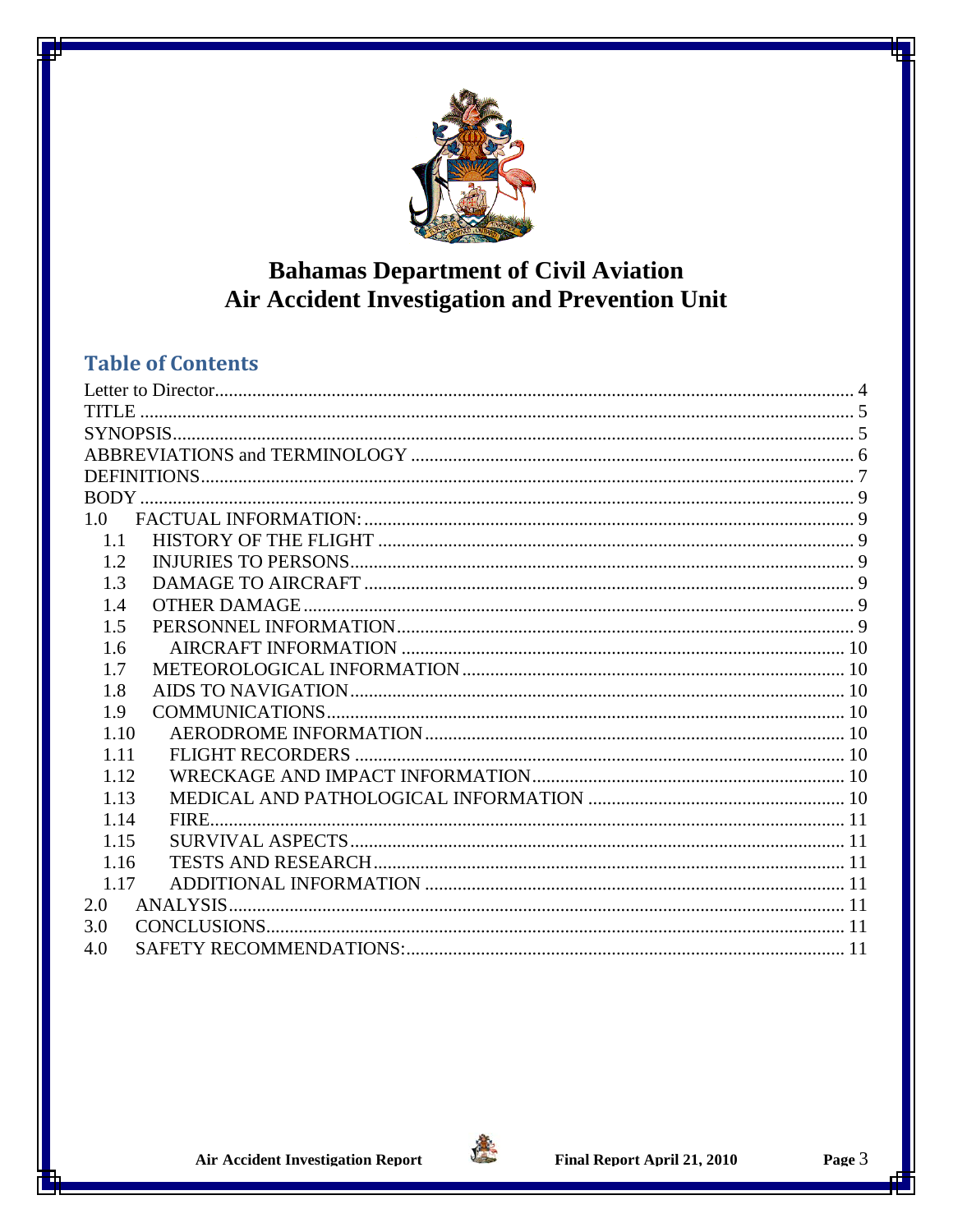<span id="page-3-0"></span>Letter to Director

April 20, 2010

Captain Patrick Rolle **Director** Civil Aviation Department Seaban House Crawford Street, Oakes Field P.O. Box N-975 Nassau, N.P., Bahamas

Sir

The attached report summarizes the investigation into the circumstances of the accident involving N504AP, a Rockwell Aero Commander Aircraft model 500S, registered in the United States to Commander 504 LLC. This accident occurred on March 30, 2010 at approximately 8:05am local (1205 UTC) time on Runway 32 at Lynden Pindling Int'l Airport, Nassau, N. P., Bahamas.

This report is submitted pursuant to Part XII, Regulation 80, and Schedule 19 of the Bahamas Civil Aviation (Safety) Regulation (CASR 2001) and in accordance with Annex 13 to the Convention on International Civil Aviation Organization (ICAO).

In accordance with Annex 13 to the Convention on International Civil Aviation (ICAO), and Schedule 19 of the Bahamas Civil Aviation (Safety) Regulations (CASR April 17, 2001), the fundamental purpose of such investigations is to determine the circumstances and causes of these events, with a view to the preservation of life and the avoidance of similar occurrences in the future. It is not the purpose of such investigations to apportion blame or liability.

This information is published to inform the aviation industry and the public of the circumstances surrounding this accident. The contents of this Report may be subjected to alterations or corrections if additional information becomes available.

> Delvin R. Major Investigator in Charge Bahamas Department of Civil Aviation Air Accident Investigation and Prevention Unit

\_\_\_\_\_\_\_\_\_\_\_\_\_\_\_\_\_\_\_\_\_\_\_\_\_\_\_\_\_\_\_\_\_\_\_

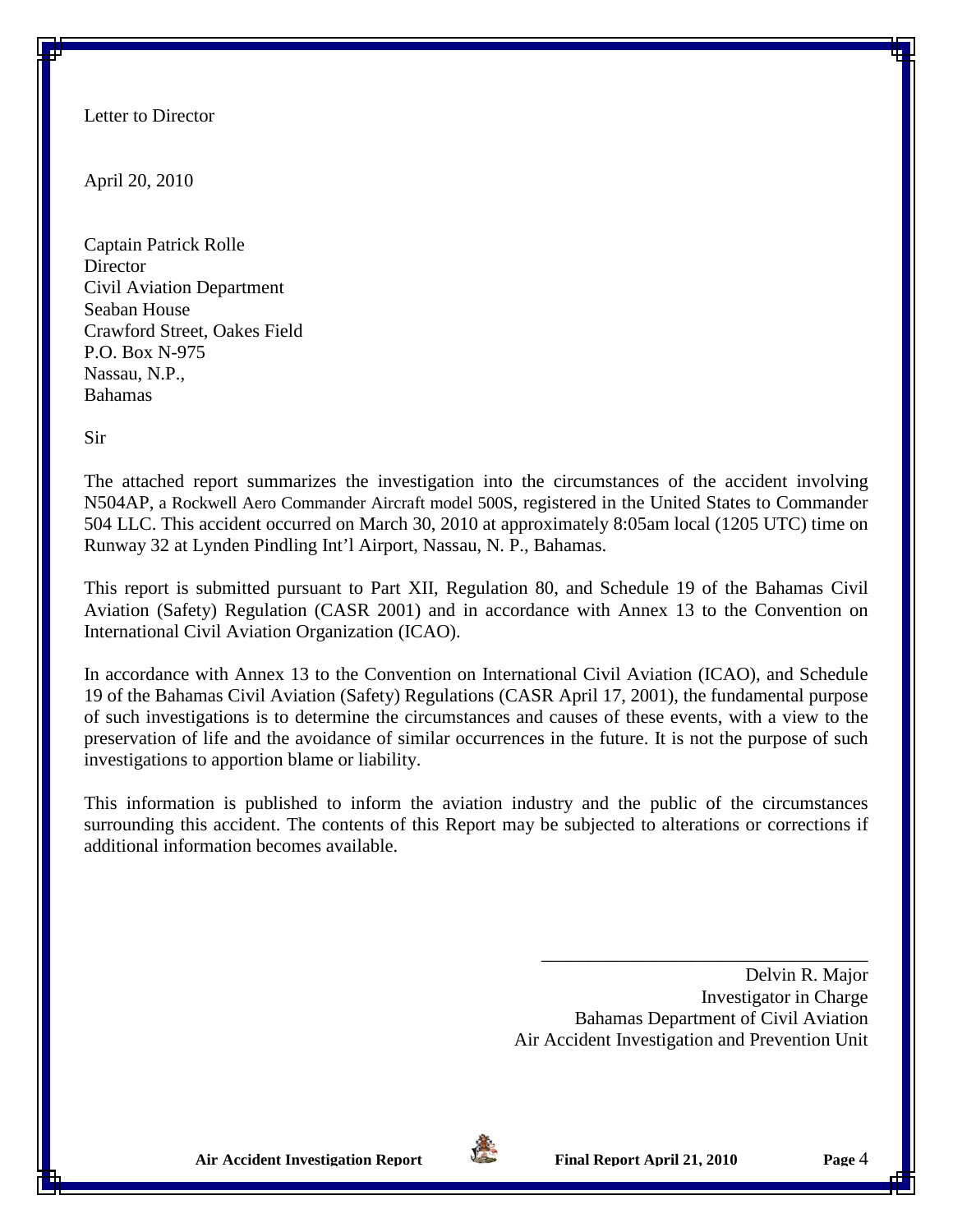

### BAHAMAS CIVIL AVIATION DEPARTMENT AIR ACCIDENT INVESTIGATION AND PREVENTION UNIT

<span id="page-4-0"></span>**TITLE**

<span id="page-4-1"></span>

| Operator:                          | Private Operator                                                            |
|------------------------------------|-----------------------------------------------------------------------------|
| <b>Manufacturer:</b>               | Rockwell Aero Commander                                                     |
| <b>Model:</b>                      | 500 S                                                                       |
| <b>Nationality:</b>                | <b>United States of America</b>                                             |
| <b>Registration:</b>               | <b>N504AP</b>                                                               |
| <b>Place of Accident:</b>          | Lynden Pindling Int'l Airport, Nassau, Bahamas                              |
| <b>Date of Accident:</b>           | March 30, 2010                                                              |
| <b>SYNOPSIS</b>                    |                                                                             |
| <b>Notification:</b>               | DCA, FSI, FAA                                                               |
| <b>Investigating Authority:</b>    | Civil Aviation Department<br>Air Accident Investigation and Prevention Unit |
| <b>Investigator in Charge:</b>     | Delvin R. Major                                                             |
| <b>Accredited Representative:</b>  | Mr. William Standing - FAA<br>Mr. James Jelinksi - FAA                      |
| <b>Releasing Authority:</b>        | <b>Civil Aviation Department</b>                                            |
| <b>Date of Report Publication:</b> | April 21 <sup>th</sup> , 2010                                               |

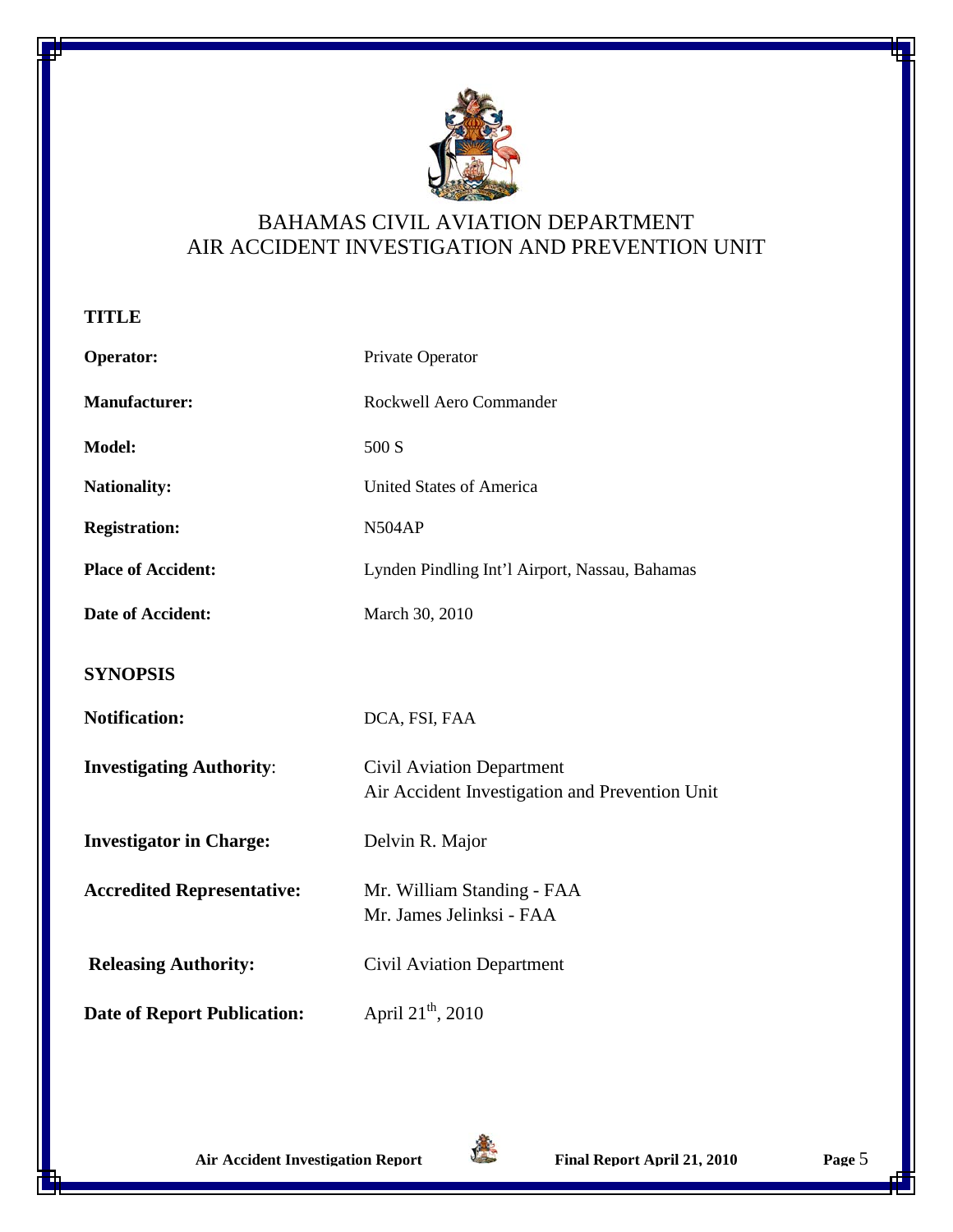### <span id="page-5-0"></span>**ABBREVIATIONS and TERMINOLOGY**

*When the following terms are used in this report, they have the following meanings;*

| <b>AAIPU</b> | Air Accident Investigation and Prevention Unit                      |
|--------------|---------------------------------------------------------------------|
| <b>ADDS</b>  | Aviation Digital Data Service - Report by Meteorological Department |
| <b>AIS</b>   | <b>Automatic Information Services</b>                               |
| <b>ATS</b>   | <b>Air Traffic Services</b>                                         |
| <b>BDCA</b>  | Bahamas Department of Civil Aviation                                |
| <b>CASR</b>  | Bahamas Civil Aviation (Safety) Regulations (April 17, 2001)        |
| $C$ of $A$   | <b>Certificate of Airworthiness</b>                                 |
| $C$ of $R$   | Certificate of Registration                                         |
| CG           | Center of Gravity                                                   |
| <b>CVR</b>   | Cockpit Voice Recorder                                              |
| <b>DCA</b>   | Director of Civil Aviation                                          |
| CAD          | <b>Civil Aviation Department</b>                                    |
| <b>EST</b>   | Eastern Standard Time (-5 hours (-4DT) to convert from UTC)         |
| <b>FAA</b>   | <b>Federal Aviation Administration</b>                              |
| <b>FSI</b>   | <b>Flight Standards Inspectorate</b>                                |
| <b>FSS</b>   | <b>Flight Service Station</b>                                       |
| <b>ICAO</b>  | <b>International Civil Aviation Organization</b>                    |
| <b>ILS</b>   | <b>Instrument Landing System</b>                                    |
| <b>IFR</b>   | <b>Instrument Flight Rules</b>                                      |
| <b>IMC</b>   | <b>Instrument Meteorological Condition</b>                          |
| <b>MALSF</b> | Medium-intensity Approach Lighting System (with sequenced flashers) |
| <b>MET</b>   | Meteorological Office / Department                                  |
| <b>METAR</b> | Weather Report furnished by Meteorological Department               |
| <b>MIRL</b>  | Medium Intensity Runway Lights                                      |
| <b>NDB</b>   | Non-directional Beacon                                              |
| NM or nm     | <b>Nautical Miles</b>                                               |
| <b>NTSB</b>  | <b>National Transportation Safety Board</b>                         |
| <b>PAPI</b>  | Precision Approach Path Indicator                                   |
| <b>RCA</b>   | <b>Root Cause Analysis</b>                                          |
| <b>SEP</b>   | Survival and Emergency Procedures Training                          |
| T/L          | <b>Technical Log</b>                                                |
| <b>USA</b>   | <b>United States of America</b>                                     |
| <b>VFR</b>   | <b>Visual Flight Rules</b>                                          |
| <b>VOR</b>   | (Very High Frequency) Omni-directional Range Station                |
| <b>VMC</b>   | <b>Visual Meteorological Conditions</b>                             |
| UTC/Z        | Universal Coordinated Time / Zulu time                              |

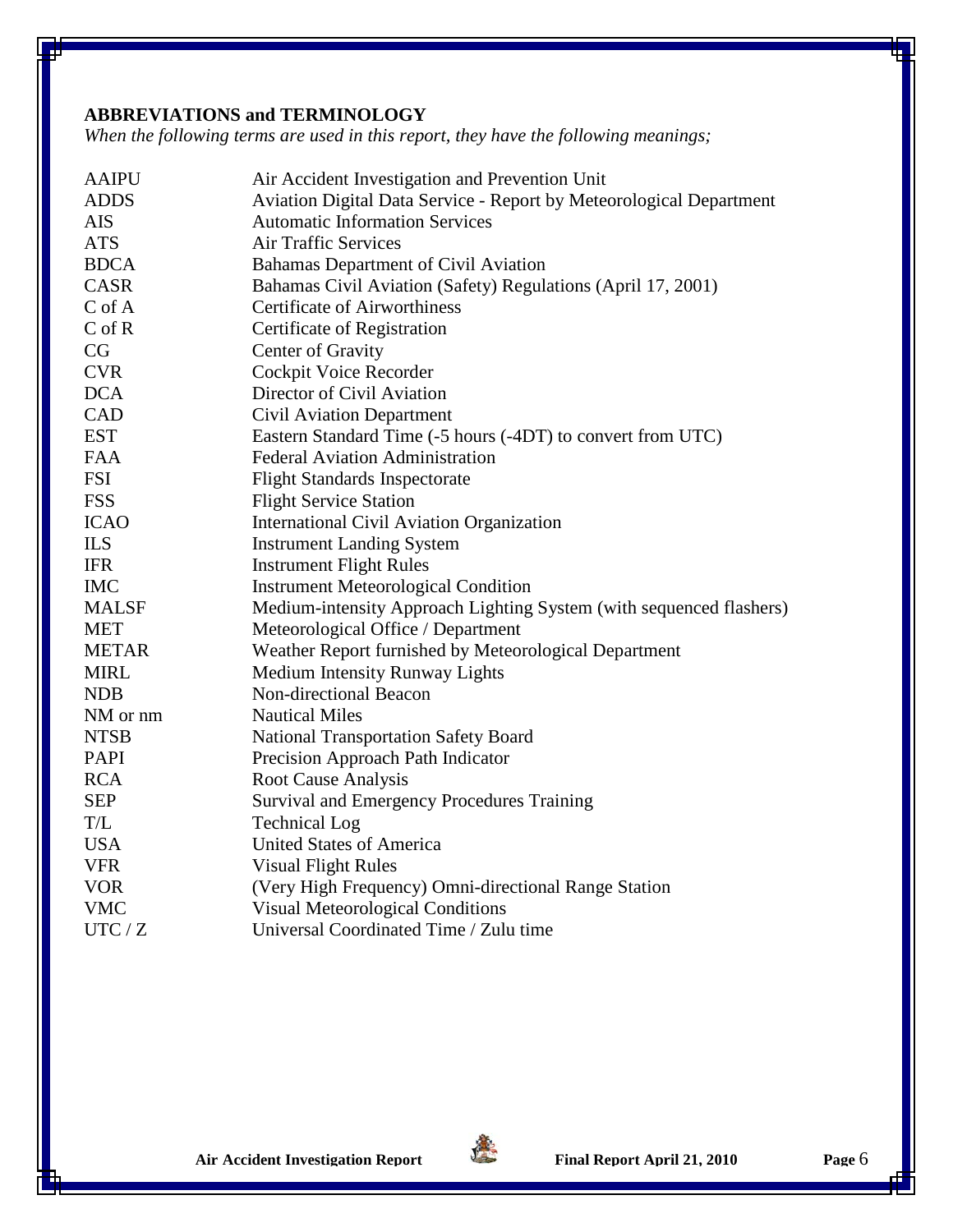#### <span id="page-6-0"></span>**DEFINITIONS**

When the following terms are used in the Standards and Recommended Practices for Aircraft Accident and Incident Investigation, they have the following meaning:

**Accident.** An occurrence associated with the operation of an aircraft which takes place between the time any person boards the aircraft with the intention of flight until such time as all such persons have disembarked, in which:

a) a person is fatally or seriously injured as a result of:

— being in the aircraft, or

— direct contact with any part of the aircraft, including parts which have become detached from the aircraft, or

— direct exposure to jet blast, except when the injuries are from natural causes, self inflicted or inflicted by other persons, or when the injuries are to stowaways hiding outside the areas normally available to the passengers and crew; or

b) the aircraft sustains damage or structural failure which:

— adversely affects the structural strength, performance or flight characteristics of the aircraft, and

— would normally require major repair or replacement of the affected component, except for engine failure or damage, when the damage is limited to the engine, its cowlings or accessories; or for damage limited to propellers, wing tips, antennas, tires, brakes, fairings, small dents or puncture holes in the aircraft skin; or

c) the aircraft is missing or is completely inaccessible.

Note 1.— For statistical uniformity only, an injury resulting in death within thirty days of the date of the accident is classified as a fatal injury by ICAO.

Note 2.— An aircraft is considered to be missing when the official search has been terminated and the wreckage has not been located.

**Accredited representative.** A person designated by a State, on the basis of his or her qualifications, for the purpose of participating in an investigation conducted by another State.

**Adviser**. A person appointed by a State, on the basis of his or her qualifications, for the purpose of assisting its accredited representative in an investigation.

**Aircraft.** Any machine that can derive support in the atmosphere from the reactions of the air other than the reactions of the air against the earth's surface.

**Causes.** Actions, omissions, events, conditions, or a combination thereof, which led to the accident or incident.

**Fatal injury**. - means any injury which results in death within 30 days of the accident.

**Flight recorder.** Any type of recorder installed in the aircraft for the purpose of complementing accident/incident investigation.

Incident. An occurrence, other than an accident, associated with the operation of an aircraft which affects or could affect the safety of operation.

Note.— The types of incidents which are of main interest to the International Civil Aviation Organization for accident prevention studies are listed in the Accident/Incident Reporting Manual (Doc 9156).

**Investigation.** A process conducted for the purpose of accident prevention which includes the gathering and analysis of information, the drawing of conclusions, including the determination of causes and, when appropriate, the making of safety recommendations.

**Investigator-in-charge.** A person charged, on the basis of his or her qualifications, with the responsibility for the organization, conduct and control of an investigation.

Note.— Nothing in the above definition is intended to preclude the functions of an investigator-in-charge being assigned to a commission or other body.

**Maximum mass.** Maximum certificated take-off mass.

**Operator.** A person, organization or enterprise engaged in or offering to engage in an aircraft operation.

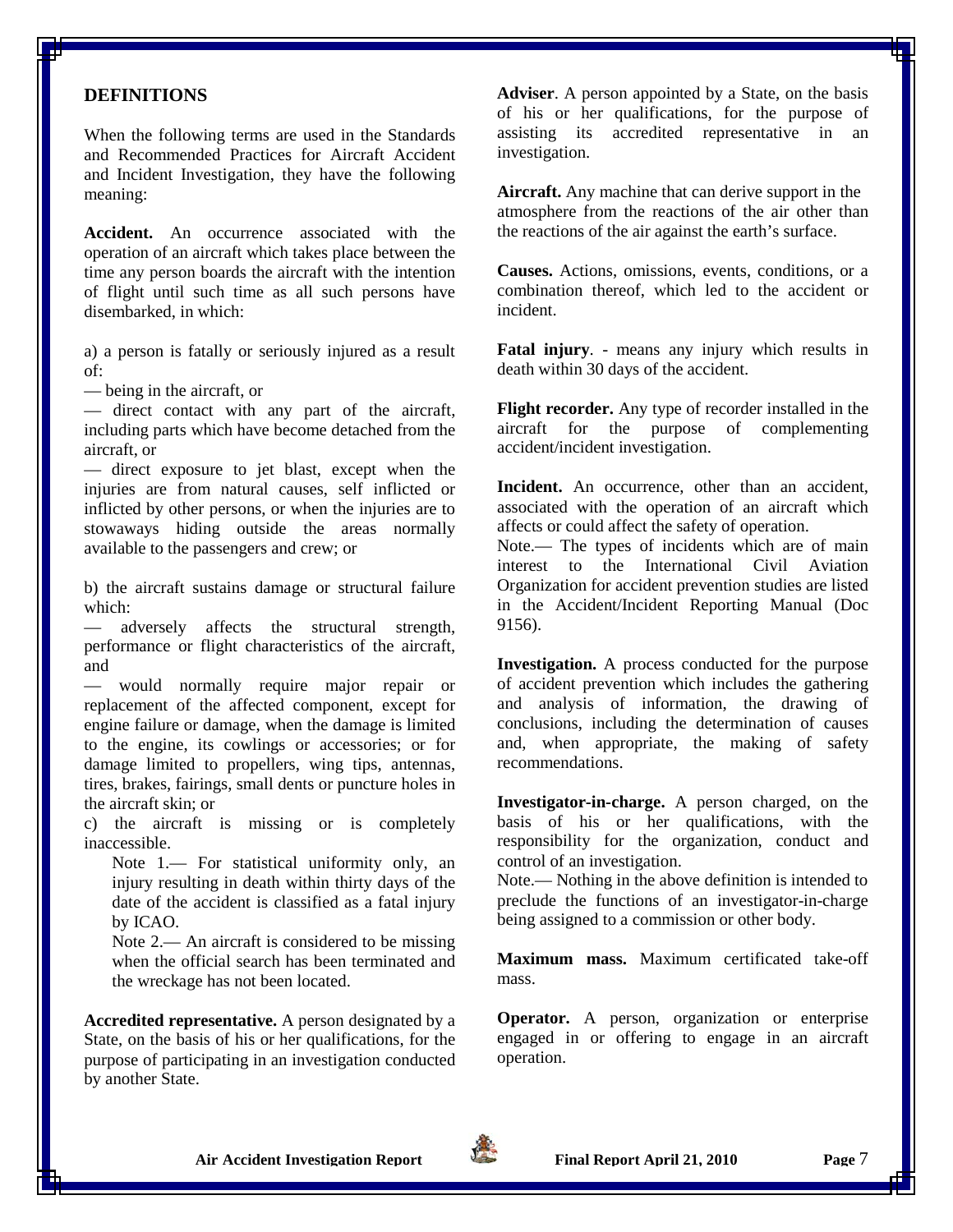**Preliminary Report.** The communication used for the prompt dissemination of data obtained during the early stages of the investigation.

**Safety recommendation.** A proposal of the accident investigation authority of the State conducting the investigation, based on information derived from the investigation, made with the intention of preventing accidents or incidents.

**Serious incident.** An incident involving circumstances indicating that an accident nearly occurred.

Note 1.— The difference between an accident and a serious incident lies only in the result.

Note 2.— Examples of serious incidents can be found in Attachment C of Annex 13 and in the Accident/Incident Reporting Manual (Doc 9156).

**Serious injury.** An injury which is sustained by a person in an accident and which:

a) requires hospitalization for more than 48 hours,

commencing within seven days from the date the injury was received; or

b) results in a fracture of any bone (except simple fractures of fingers, toes or nose); or

c) involves lacerations which cause severe hemorrhage, nerve, muscle or tendon damage; or d) involves injury to any internal organ; or

e) involves second or third degree burns, or any burns affecting more than 5 per cent of the body surface; or f) involves verified exposure to infectious substances or injurious radiation.

**State of Design.** The State having jurisdiction over the organization responsible for the type design.

**State of Manufacture.** The State having jurisdiction over the organization responsible for the final assembly of the aircraft.

**State of Occurrence.** The State in the territory of which an accident or incident occurs.

**State of the Operator.** The State in which the operator's principal place of business is located or, if there is no such place of business, the operator's permanent residence.

**State of Registry.** The State on whose register the aircraft is entered.

Note.— In the case of the registration of aircraft of an

international operating agency on other than a national basis, the States constituting the agency are jointly and severally bound to assume the obligations which, under the Chicago Convention, attach to a State of Registry. See, in this regard, the Council Resolution of 14 December 1967 on Nationality and Registration of Aircraft Operated by International Operating Agencies which can be found in Policy and Guidance Material on the Economic Regulation of International

**"State of Design"** - The State having jurisdiction over the organization responsible for the type design

**"State of Manufacture"** - The State having jurisdiction over the organization responsible for the final assembly of the aircraft.

**"Substantial damage"** - means damage or failure which adversely affects the structural strength, performance, or flight characteristics of the aircraft, and which would normally require major repair or replacement of the affected component. Engine failure or damage limited to an engine if only one engine fails or is damaged, bent failings or cowling, dented skin, small punctured holes in the skin or fabric, ground damage to rotor or propeller blades, and damage to landing gear, wheels, tires, flaps, engine accessories, brakes, or wingtips are not considered "substantial damage" for the purpose of this Report.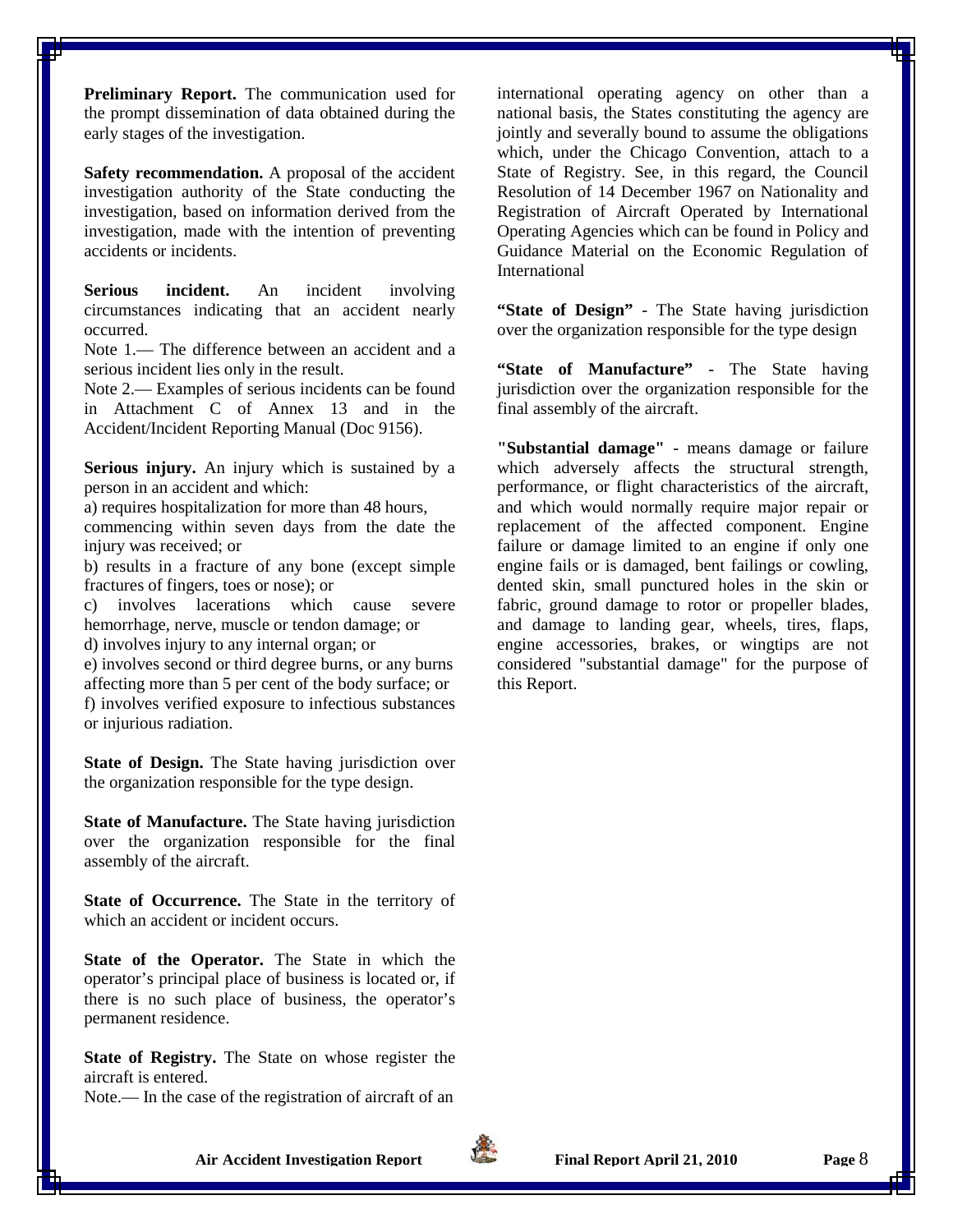#### <span id="page-8-0"></span>**BODY**

#### <span id="page-8-1"></span>**1.0 FACTUAL INFORMATION:**

#### <span id="page-8-2"></span>1.1 **HISTORY OF THE FLIGHT**

On Tuesday March 30, 2010 at approximately 08:05 am EST (1205 UTC) a fixed wing, multi engine, Aero Commander, Twin Commander 500S, registration N504PA crashed on landing at Lynden Pindling Int'l Airport, Nassau, Bahamas.

The accident occurred approximately 1,666 feet beyond the threshold of Runway 32, near intersection Alpha.

The pilot stated that "there was unusually high cross winds at the time of the landing which may have played a factor in him not hearing the gear warning horn sound."



Major damages were limited to the left propeller, left engine and the underside of the fuselage aft of the cockpit, extending to the aft cabin bulkhead.

The private flight departed Freeport Int'l Airport, Freeport, Grand Bahama, Bahamas.

The aircraft was operating under Visual Flight Rules (VFR). The weather at the time of the accident was reported as Visual Meteorological Condition (VMC).

#### <span id="page-8-3"></span>1.2 INJURIES TO PERSONS

No injuries were reported.

#### <span id="page-8-4"></span>1.3 DAMAGE TO AIRCRAFT

The aircraft sustained damages from impact. The left engine and propeller sustained impact damages from the propeller contract with the runway.

Indication in the cockpit showed the gear handle was not placed in the down position required for landing.



#### <span id="page-8-5"></span>1.4 OTHER DAMAGE

Damages were also sustained to the underside of the fuselage aft of the cockpit extending to the aft cabin bulkhead.

#### <span id="page-8-6"></span>1.5 PERSONNEL INFORMATION

The aircraft was piloted by 41 yr old Ricardo Junel Munnings of Freeport Grand Bahama, Bahamas. Mr. Munnings is the holder of a valid USA Commercial Pilot Certificate issued on March 16, 2009 with Airplane Multi and Single Engine Land category and Instrument class rating with no limitations. Mr. Munnings is also the holder of a valid USA second class medical certificate issued August 06, 2009. Mr. Munning's medical certificate has no medical restrictions.

Mr. Munning's total flying experience based on his last medical application is listed as 7,000 hours. Mr. Munnings experience on this type of aircraft is unknown. The amount of hours flown by Mr. Munnings in the last 24hr, 7days or the last 30 days prior to the accident is unknown. FAA record indicates there have been no violations or prior FAArecorded aviation accident history against Mr. Munnings.

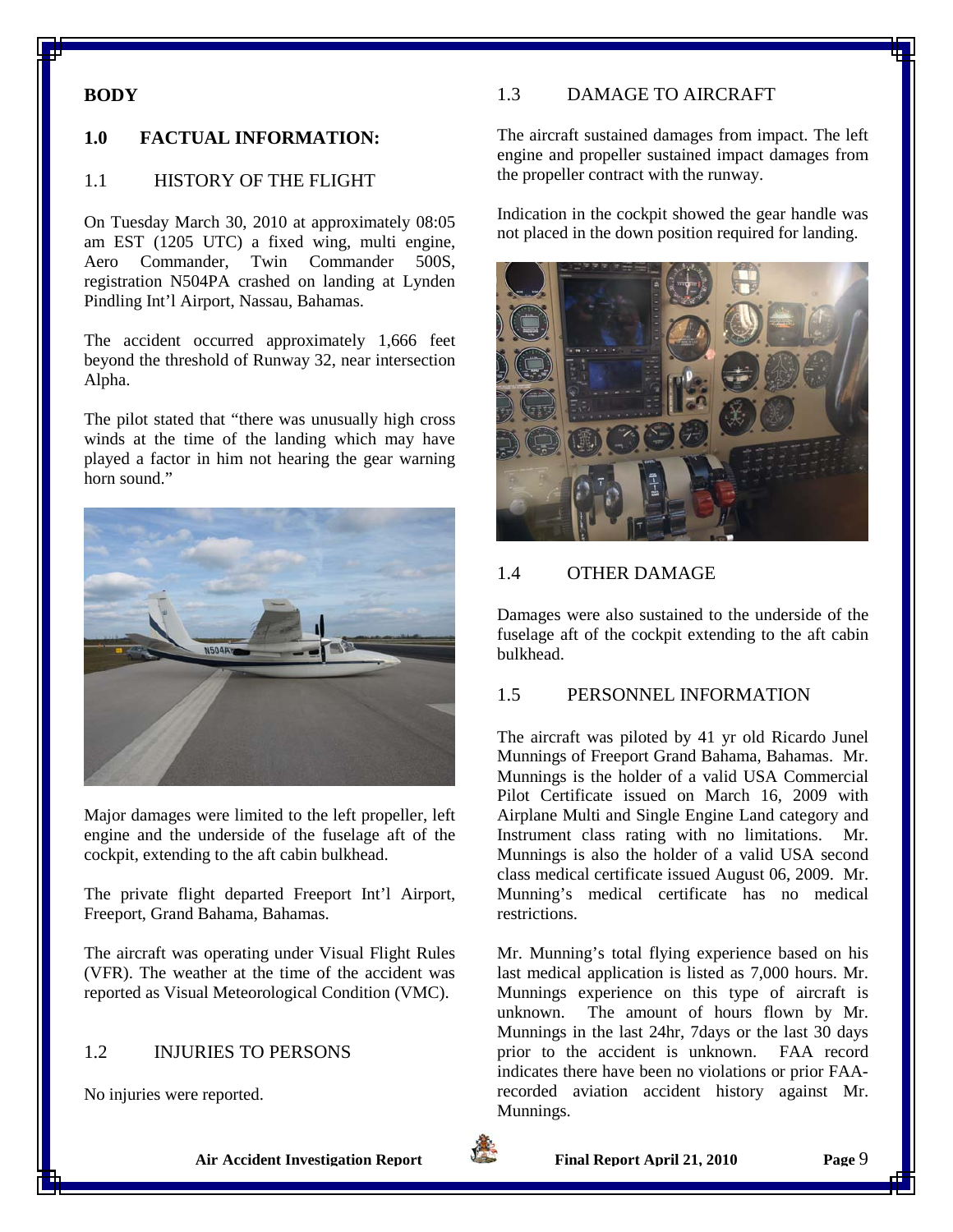#### <span id="page-9-0"></span>1.6 AIRCRAFT INFORMATION

Aircraft N504AP a US registered aircraft is manufactured by Rockwell Aero Commander, model 500S. This multi engine aircraft, manufactured in 1969 with serial number 1838-30 is registered to Commander 504 LLC at 1105 N Market St. Suite 1300.

The aircraft was fitted with reciprocating engine, model I0-54-E1B5, manufactured by Lycoming. The aircraft was listed in the normal category, standard classification. Airworthiness date of the aircraft is April 03, 2009.

The aircraft was operated privately.

No information was available about how much fuel was uplifted prior to the departure.

#### <span id="page-9-1"></span>1.7 METEOROLOGICAL INFORMATION

Bahamas Meteorological Department Bahamas Area Forecast dated Tuesday March 30, 2010 valid for 12 hours from 1200 UTC was reviewed.

Special Features section of the report indicated cold front over the central Bahamas will move out of area by 2200 UTC.

Significant Weather section of the report indicated, over the northwest and central Bahamas, few and scattered clouds 1,800 to 2,500 feet. Scattered localized and broken clouds at 3,500 ft and 5,000 ft. Broken clouds at 10,000 ft with few isolated light showers.

Forecasted Upper Winds and Temperature for the same time period from 1200 UTC showed from the surface up to 2,000 feet in the Central Bahamas the winds were forecasted from a direction of 290 degrees and a speed of 13 knots.

#### <span id="page-9-2"></span>1.8 AIDS TO NAVIGATION

Navigational Aids available at the time was Nassau VOR on frequency 112.7 MHz There was no report of any abnormalities with the VOR at the time of the accident.

#### <span id="page-9-3"></span>1.9 COMMUNICATIONS

The pilot was in contact with Nassau Control Tower at the time of the accident.

#### <span id="page-9-4"></span>1.10 AERODROME INFORMATION

Lynden Pindling Int'l Airport, IATA Designation NAS, ICAO Designation MYNN, Location Nassau New Providence, Bahamas. Altitude 16 ft / 5m above mean sea level (MSL). Coordinates latitude [25°02](http://toolserver.org/~geohack/geohack.php?pagename=Lynden_Pindling_International_Airport¶ms=25_02_20_N_077_27_58_W_type:airport_region:BS)′20″N and longitude 077°27′58″W. Runway 14/32 length 11,018 ft / 3,358m Runway paved with asphalt. Runway 09/27 length 8,324 ft / 2,537m Runway paved with asphalt.

#### <span id="page-9-5"></span>1.11 FLIGHT RECORDERS

N504AP was not fitted with a flight recorder as none was required by regulations for this type of aircraft.

#### <span id="page-9-6"></span>1.12 WRECKAGE AND IMPACT INFORMATION

The aircraft sustained damages from impact. The left engine and propeller sustained impact damages from the propeller contract with the runway.



Damages were also sustained to the underside of the fuselage aft of the cockpit extending to the aft cabin bulkhead.

<span id="page-9-7"></span>1.13 MEDICAL AND PATHOLOGICAL INFORMATION

Not applicable, no injuries reported.

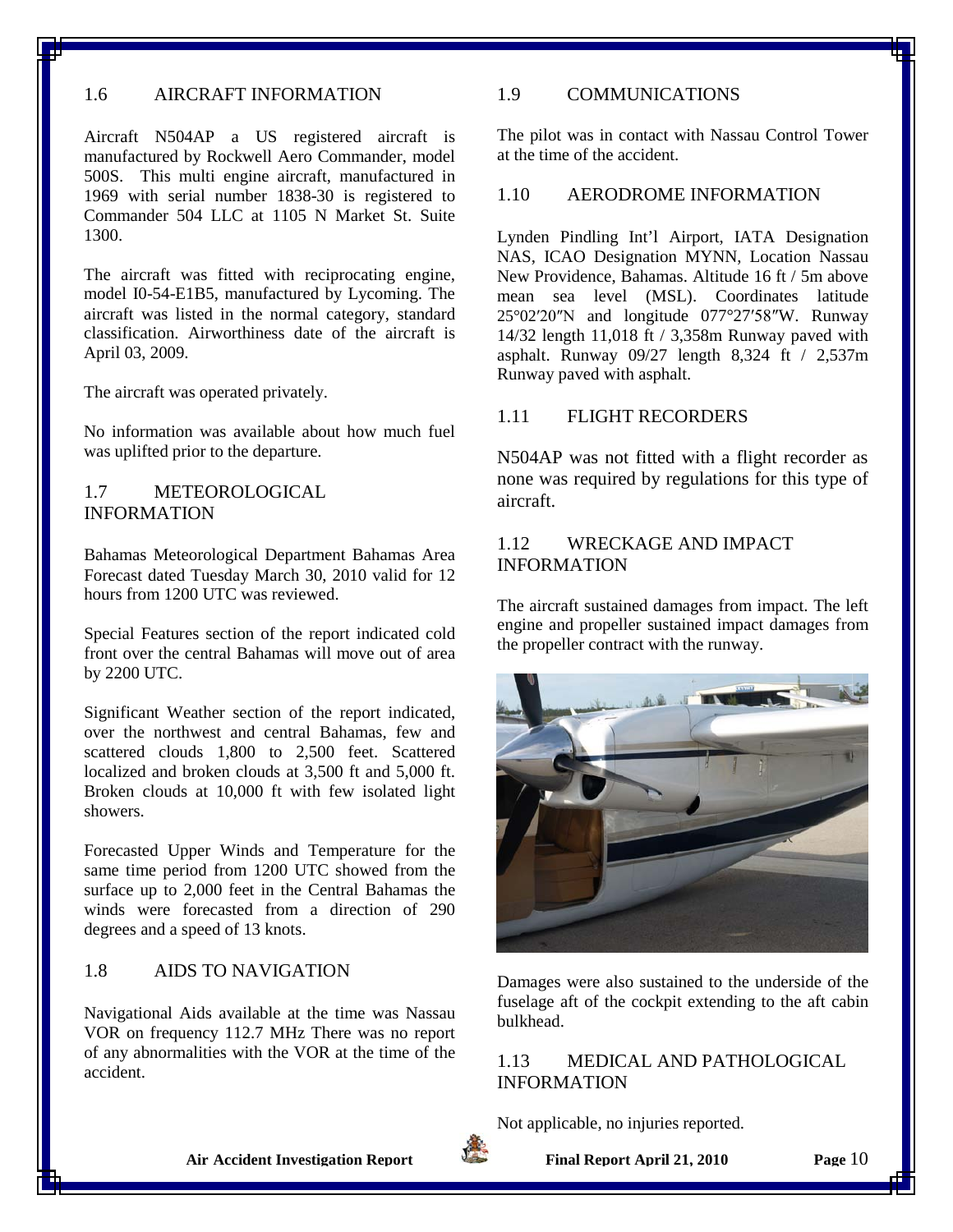#### <span id="page-10-0"></span>1.14 FIRE

No pre or post fire was reported.

<span id="page-10-1"></span>1.15 SURVIVAL ASPECTS

Not applicable.

<span id="page-10-2"></span>1.16 TESTS AND RESEARCH

No tests were conducted.

<span id="page-10-3"></span>1.17 ADDITIONAL INFORMATION

No additional information available.

#### <span id="page-10-4"></span>**2.0 ANALYSIS**

- 2.1 GENERAL
	- Pilot qualifications The aircraft was piloted by 41 yr old Ricardo Junel Munnings of Freeport Grand Bahama, Bahamas. Mr. Munnings is the holder of a valid USA Commercial Pilot Certificate issued on March 16, 2009 with Airplane Multi and Single Engine Land category and Instrument class rating with no limitations. Mr. Munnings is also the holder of a valid USA second class medical certificate issued August 06, 2009. Mr. Munning's medical certificate has no medical restrictions.
	- Weather Weather was Visual Meteorological condition at the time of the accident.
	- ATC was in contact with the aircraft.
	- Aids to Navigation Pilot had available to it Nassau VOR on 112.7 Mhz. no abnormalities were reported with the system.
- Mass and balance  $-$  Not a factor in this accident
- Aircraft Navigational Instrumentation not a factor in this accident.
- Psychological and physiological factors affecting personnel involved – not a factor in this accident.

#### <span id="page-10-5"></span>**3.0 CONCLUSIONS**

- 1. The pilot was properly certified and qualified for the flight.
- 2. The airplane was properly certificated in accordance with existing regulations.
- 3. No record could be found to determine whether aircraft was maintained in accordance with regulations.

#### **3.1 PROBABLE CAUSE**

The probable cause of this accident has been determined as pilot distraction resulting in failure to extend landing gear.

#### <span id="page-10-6"></span>**4.0 SAFETY RECOMMENDATIONS:**

As a result of this investigation the AAIPU makes no recommendations.

#### 2.2 AIRCRAFT

• Aircraft performance – performance was not a factor in this accident.